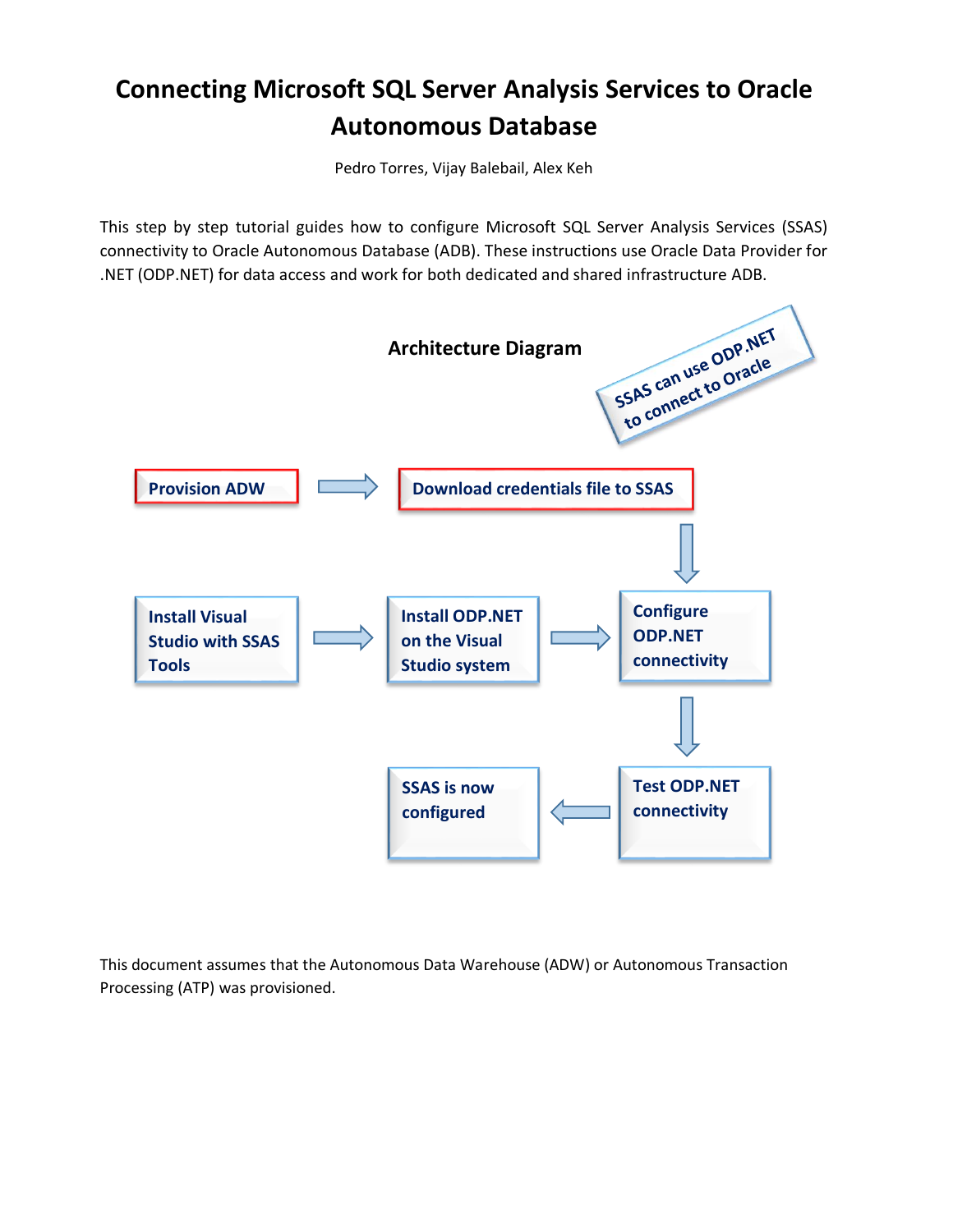| Autonomous Database                                                |                                   |                                                   |           | Autonomous Databases in PEDROTOR Compartment |                   |              |                |                                                                |
|--------------------------------------------------------------------|-----------------------------------|---------------------------------------------------|-----------|----------------------------------------------|-------------------|--------------|----------------|----------------------------------------------------------------|
| <b>Autonomous Database</b>                                         | <b>Create Autonomous Database</b> |                                                   |           |                                              |                   |              |                |                                                                |
| Dedicated Infrastructure (i)                                       | Display Name                      | Database Name                                     | State     | Dedicated Infrastructure                     | <b>OCPU Count</b> | Storage (TB) | Workload Type  | Created<br>$\check{}$                                          |
|                                                                    | <b>ADWPTR</b>                     | <b>ADWPTR</b>                                     | Available | No                                           |                   |              | Data Warehouse | Thu, Mar 12, 2020, 16:26:11 UTC                                |
| Autonomous Container Database<br>Autonomous Exadata Infrastructure |                                   |                                                   |           |                                              |                   |              |                | Displaying 1 Autonomous Database<br>$\langle$ Page 1 $\rangle$ |
| List Scope                                                         | S.                                |                                                   |           |                                              |                   |              |                |                                                                |
| Compartment                                                        |                                   |                                                   |           |                                              |                   |              |                |                                                                |
| $\hat{\phantom{a}}$<br>PEDROTOR                                    |                                   |                                                   |           |                                              |                   |              |                |                                                                |
| oraclepartnersas (root)/Team/PEDROTOR                              |                                   |                                                   |           |                                              |                   |              |                |                                                                |
| Filters                                                            |                                   |                                                   |           |                                              |                   |              |                |                                                                |
| Workload Type                                                      |                                   |                                                   |           |                                              |                   |              |                |                                                                |
| $\hat{\cdot}$<br>Data Warehouse                                    |                                   |                                                   |           |                                              |                   |              |                |                                                                |
| .<br>$\mathbf{r}$                                                  | $\mathbf{1}$                      | $\mathbf{r}$ . The set of the set of $\mathbf{r}$ |           | .                                            | $\sim$            | .            |                |                                                                |

\*Note: Please check here for the Oracle documentation to [provision ADW.](https://www.oracle.com/webfolder/technetwork/tutorials/obe/cloud/adwc/OBE_Provisioning_Autonomous_Data_Warehouse_Cloud_bak/provisioning_autonomous_data_warehouse_cloud_v2.html)

1. Download the corresponding credentials.zip file to the system that has SSAS installed.

| ORACLE Cloud<br>≡                                 | Search for resources and services                     |                                                                                                                                                                                            |
|---------------------------------------------------|-------------------------------------------------------|--------------------------------------------------------------------------------------------------------------------------------------------------------------------------------------------|
| Autonomous Database » Autonomous Database Details |                                                       |                                                                                                                                                                                            |
|                                                   | <b>ADWPTR</b>                                         | Database Connection<br><b>Help Close</b>                                                                                                                                                   |
|                                                   | DB Connection Perfor                                  | You will need the client credentials and connection information to connect to your database. The client credentials include the wallet, which is required<br>for all types of connections. |
|                                                   |                                                       | Download Client Credentials (Wallet)                                                                                                                                                       |
|                                                   | <b>Autonomous Database</b>                            | To download your client credentials, select the type of wallet, then click Download Wallet. You will be asked to create a password for the wallet.                                         |
|                                                   | <b>General Inform</b>                                 | Wallet Type (i)<br>Instance Wallet<br>$\sim$<br>$\sim$                                                                                                                                     |
| <b>AVAILABLE</b>                                  | Database Name: ADWP                                   |                                                                                                                                                                                            |
|                                                   | Workload Type: Data W<br><b>Compartment: oraclepa</b> | Download Wallet<br>Rotate Wallet                                                                                                                                                           |
|                                                   | <b>OCID:</b> zdbxmq Show                              | ш<br>Wallet last rotated: -                                                                                                                                                                |
|                                                   | Created: Thu. Mar 12, 20                              |                                                                                                                                                                                            |
|                                                   | <b>OCPU Count: 1</b>                                  | <b>Close</b>                                                                                                                                                                               |

\*Note: Also check Downloading Client Credentials (Wallets).

2. Check that SQL Services Analysis Services tools are installed on Visual Studio 2017 or Visual Studio 2019. This would be found in the Installed Products window of the About Microsoft Visual Studio dialog.

|                                                                                                                                                                                                                                                                                                                                                                                                                                                                                                                                                                        | About Microsoft Visual Studio                                                                                                                                                                                                                          | ж.                                        |
|------------------------------------------------------------------------------------------------------------------------------------------------------------------------------------------------------------------------------------------------------------------------------------------------------------------------------------------------------------------------------------------------------------------------------------------------------------------------------------------------------------------------------------------------------------------------|--------------------------------------------------------------------------------------------------------------------------------------------------------------------------------------------------------------------------------------------------------|-------------------------------------------|
| <b>Visual Studio</b>                                                                                                                                                                                                                                                                                                                                                                                                                                                                                                                                                   | License status<br>License terms                                                                                                                                                                                                                        |                                           |
| Microsoft Visual Studio Community 2019<br>Version 16.4.6<br>© 2019 Microsoft Corporation.<br>All rights reserved.<br>Installed products:                                                                                                                                                                                                                                                                                                                                                                                                                               | Microsoft .NFT Framework<br><b>Version 4.8.03761</b><br>C 2019 Microsoft Corporation.<br>All rights reserved.                                                                                                                                          |                                           |
| Microsoft Visual Studio Tools for Applications 2019 - 00435-60000-00000-AA970<br>ADL Tools Service Provider - 1.0<br>ASP NET and Web Tools 2019 - 16.4.462.24200<br>ASP.NET Web Frameworks and Tools 2019 - 16.4.462.24200<br>Azure App Service Tools v3.0.0 - 16.4.462.24200<br>Azure Data Lake Node - 1.0<br>Azure Data Lake Tools for Visual Studio - 2.4.1000.0<br>Azure Stream Analytics Tools for Visual Studio - 2N,1000.0<br>$C#$ Tools = 3.4.1-beta4-20120-08+fa984e0202af4480.273032da49cbbdeb32c582<br>Common Azure Tools = 1.10<br><b>Product details:</b> | Ξ                                                                                                                                                                                                                                                      | Copy Info<br>System Info<br><b>DxDiag</b> |
| Microsoft Visual Studio Tools for Applications 2019<br>to the maximum extent possible under the law.                                                                                                                                                                                                                                                                                                                                                                                                                                                                   | Warning: This computer program is protected by copyright law and international treaties. Unauthorized reproduction or<br>distribution of this program, or any portion of it, may result in severe civil and criminal penalties, and will be prosecuted | OK                                        |

3. Download 32-bit \*and\* 64-bit ODAC 19.3 xcopy from Oracle.com from the ODAC Xcopy section in the middle of the page.

<https://www.oracle.com/database/technologies/dotnet-odacdeploy-downloads.html>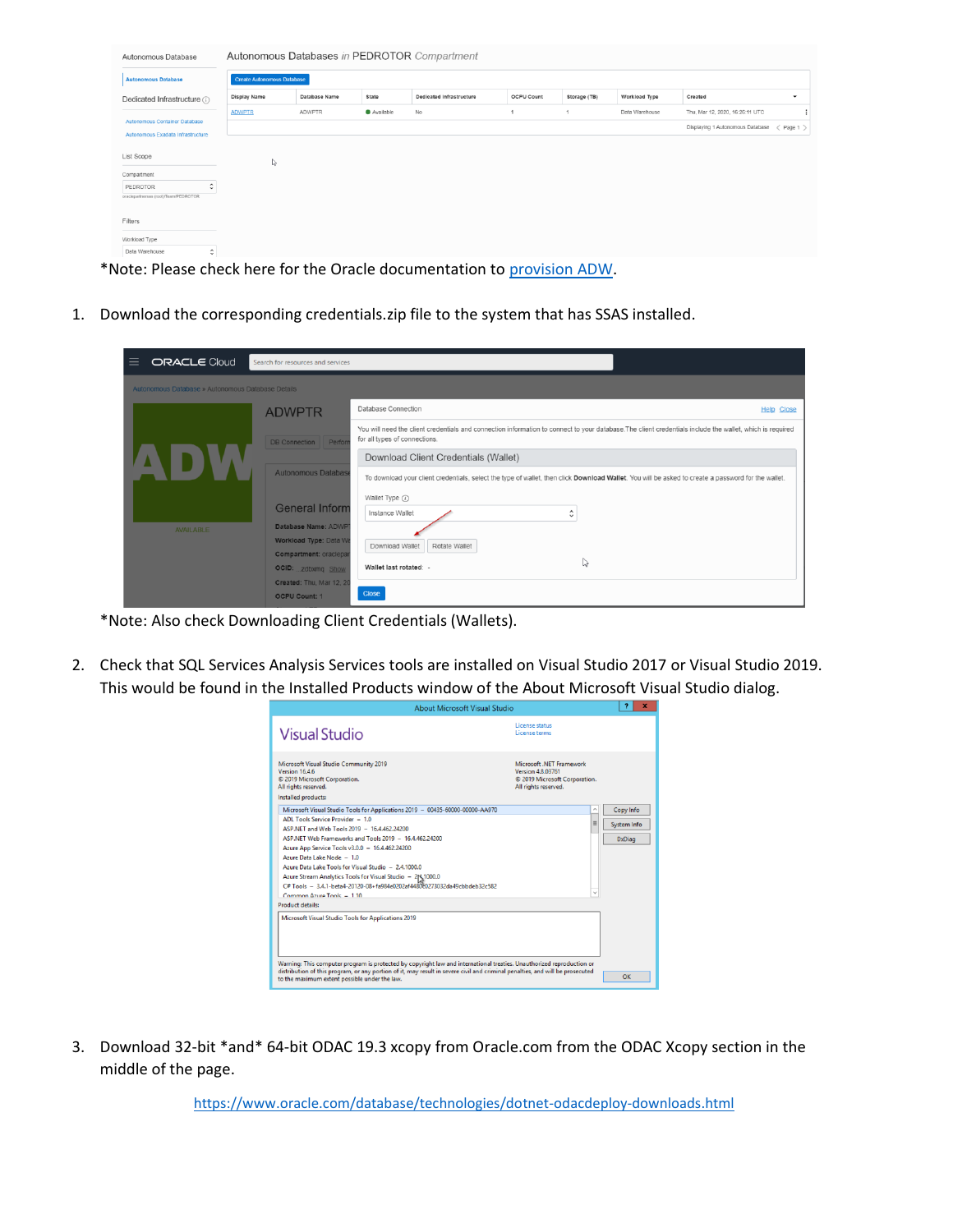| ODAC XCopy |   | $\downarrow$ , 64-bit ODAC 19.3 (88,243,135 bytes)                                                                                                                                            | Managed ODP.NET 12.2.0.1.0 (3,125,659 bytes) |
|------------|---|-----------------------------------------------------------------------------------------------------------------------------------------------------------------------------------------------|----------------------------------------------|
|            |   | 32-bit ODAC 19.3 (83,650,886 bytes)                                                                                                                                                           | 64-bit ODAC 12.1.0.2.4 (77,749,901 bytes )   |
|            |   | 4 64-bit ODAC 18.3 (83,943,561 bytes)                                                                                                                                                         | 4 32-bit ODAC 12.1.0.2.4 (72,617,613 bytes)  |
|            |   | 4 32-bit ODAC 18.3 (80,112,728 bytes)                                                                                                                                                         | Managed ODP.NET 12.1.0.2.0 (2,696,630 bytes) |
|            | ↳ | 64-bit ODAC 12.2.0.1.0 (80,834,288 bytes)                                                                                                                                                     | 64-bit ODAC 11.2.0.4.0 (57,388,125 bytes)    |
|            |   | 32-bit ODAC 12.2.0.1.0 (77,517,202 bytes)                                                                                                                                                     | 32-bit ODAC 11.2.0.4.0 (54,329,005 bytes)    |
|            |   | Use XCopy to deploy ODAC to large numbers of machines. XCopy has the smallest size and allows complete installation and configuration customization. Installation instructions and README are |                                              |

\*Note: This procedure guides how to connect Visual Studio SSAS tools and retrieve data. You will need to download and enable both 32-bit and 64-bit unmanaged ODP.NET. It assumes you will be using ODP.NET 19.

4. Unzip the contents to a staging directory (e.g. c:\xcopy32-install and c:\xcopy64-install).

| $\overline{\Psi}$ .<br>ò.                                                                                                                | Drive Tools          |                     |                         | Windows (C:) |  |
|------------------------------------------------------------------------------------------------------------------------------------------|----------------------|---------------------|-------------------------|--------------|--|
| File<br>Home<br>Share<br>View                                                                                                            | Manage               |                     |                         |              |  |
| $\triangleright$ This PC $\triangleright$ Windows (C:) $\triangleright$<br>$\leftarrow$<br>$\leftrightarrow$<br>$\overline{\phantom{a}}$ |                      |                     |                         |              |  |
| <b>X</b> Favorites                                                                                                                       | Name                 | Date modified       | <b>Type</b>             | <b>Size</b>  |  |
| Desktop                                                                                                                                  | odp64                | 4/6/2020 6:26 PM    | File folder             |              |  |
| <b>Downloads</b>                                                                                                                         | odp32                | 4/6/2020 6:25 PM    | File folder             |              |  |
| Recent places                                                                                                                            | xcopy32-install      | 4/6/2020 6:25 PM    | File folder             |              |  |
|                                                                                                                                          | xcopy64-install      | 4/6/2020 6:18 PM    | File folder             |              |  |
| ] This PC                                                                                                                                | Program Files (x86)  | 3/13/2020 10:05 PM  | File folder             |              |  |
| <b>Desktop</b>                                                                                                                           | <b>Li</b> app        | 3/13/2020 7:05 AM   | File folder             |              |  |
| E <sub>n</sub><br>٠                                                                                                                      | m a<br><b>COLUMN</b> | 5.14512323377784444 | <b>Property</b> Service |              |  |

5. Open a Windows command prompt **\*in administrator mode\*.** Navigate to the 32-bit staging directory and execute the next commands:

install.bat odp.net4 <installation directory> odp32

C:\xcopy32-install\ODAC193Xcopy\_32bit>install.bat odp.net4 c:\odp32 odp32

Navigate to the 64-bit staging directory and run:

install.bat odp.net4 <installation directory> odp64

C:\xcopy64-install\ODAC193Xcopy\_x64>install.bat odp.net4 c:\odp64 odp64

\*Note: Enter the install location (e.g. c:\odp32 and c:\odp64) for the directory parameter. These steps will install 32-bit unmanaged ODP.NET and 64-bit unmanaged ODP.NET.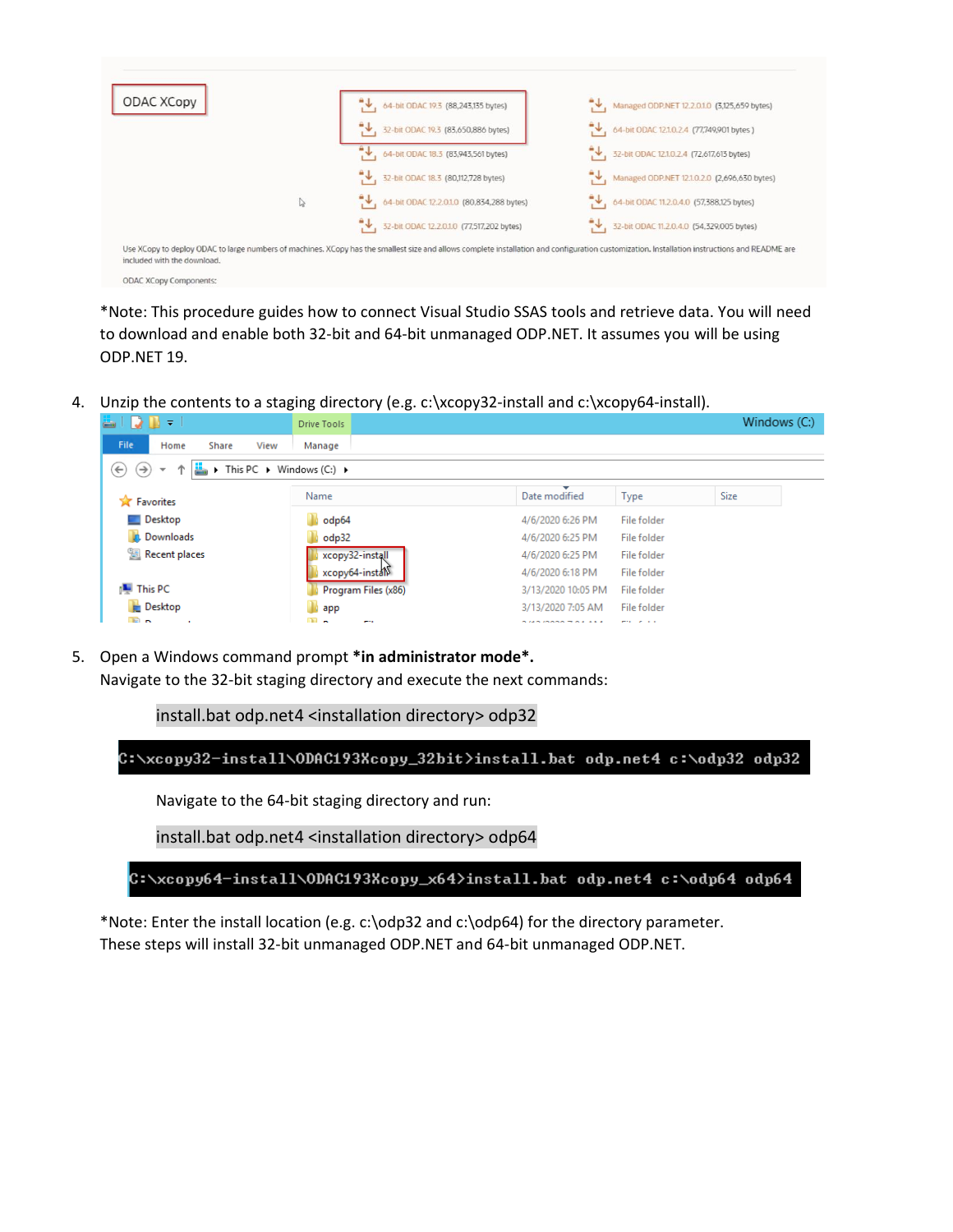| $\mathbf{B} = 1$<br>- 7                                            | Drive Tools                                                             |                    |             |      | Windows (C:) |
|--------------------------------------------------------------------|-------------------------------------------------------------------------|--------------------|-------------|------|--------------|
| File<br>Home<br>Share                                              | View<br>Manage                                                          |                    |             |      |              |
| ↑<br>$(\Leftarrow)$<br>$(\rightarrow)$<br>$\overline{\phantom{a}}$ | $\triangleright$ This PC $\triangleright$ Windows (C:) $\triangleright$ |                    |             |      |              |
| <b>X</b> Favorites                                                 | Name                                                                    | Date modified      | <b>Type</b> | Size |              |
| Desktop                                                            | odp64                                                                   | 4/6/2020 6:26 PM   | File folder |      |              |
| <b>Downloads</b>                                                   | odp32                                                                   | 4/6/2020 6:25 PM   | File folder |      |              |
| Recent places                                                      | xcopy32-install                                                         | 4/6/2020 6:25 PM   | File folder |      |              |
|                                                                    | xcopy64-install                                                         | 4/6/2020 6:18 PM   | File folder |      |              |
| <b>I</b> This PC                                                   | Program Files (x86)                                                     | 3/13/2020 10:05 PM | File folder |      |              |
| Desktop                                                            | app                                                                     | 3/13/2020 7:05 AM  | File folder |      |              |
| Documents                                                          | <b>Program Files</b>                                                    | 3/13/2020 7:04 AM  | File folder |      |              |
| <b>Downloads</b>                                                   | Users                                                                   | 3/13/2020 4:47 AM  | File folder |      |              |
| <b>Music</b>                                                       | Windows                                                                 | 3/13/2020 4:37 AM  | File folder |      |              |
| <b>Pictures</b>                                                    | PerfLogs                                                                | 8/22/2013 3:52 PM  | File folder |      |              |
| <b>N</b> Videos                                                    |                                                                         |                    |             |      |              |
| $\frac{1}{2}$ Windows (C:)                                         |                                                                         |                    |             |      |              |

6. In the same command prompt **with administrator privileges,** navigate to the 32-bit install subdirectory <installation directory>\odp.net\bin\4

Execute the following two commands:

#### OraProvCfg /action:gac /providerpath:"Oracle.DataAccess.dll"

OraProvCfg /action:config /product:odp /frameworkversion:v4.0.30319 /providerpath:"Oracle.DataAccess.dll"



Navigate to the 64-bit install subdirectory <installation directory>\odp.net\bin\4 and execute these two commands too:

OraProvCfg /action:gac /providerpath:"Oracle.DataAccess.dll"

OraProvCfg /action:config /product:odp /frameworkversion:v4.0.30319 /providerpath:"Oracle.DataAccess.dll"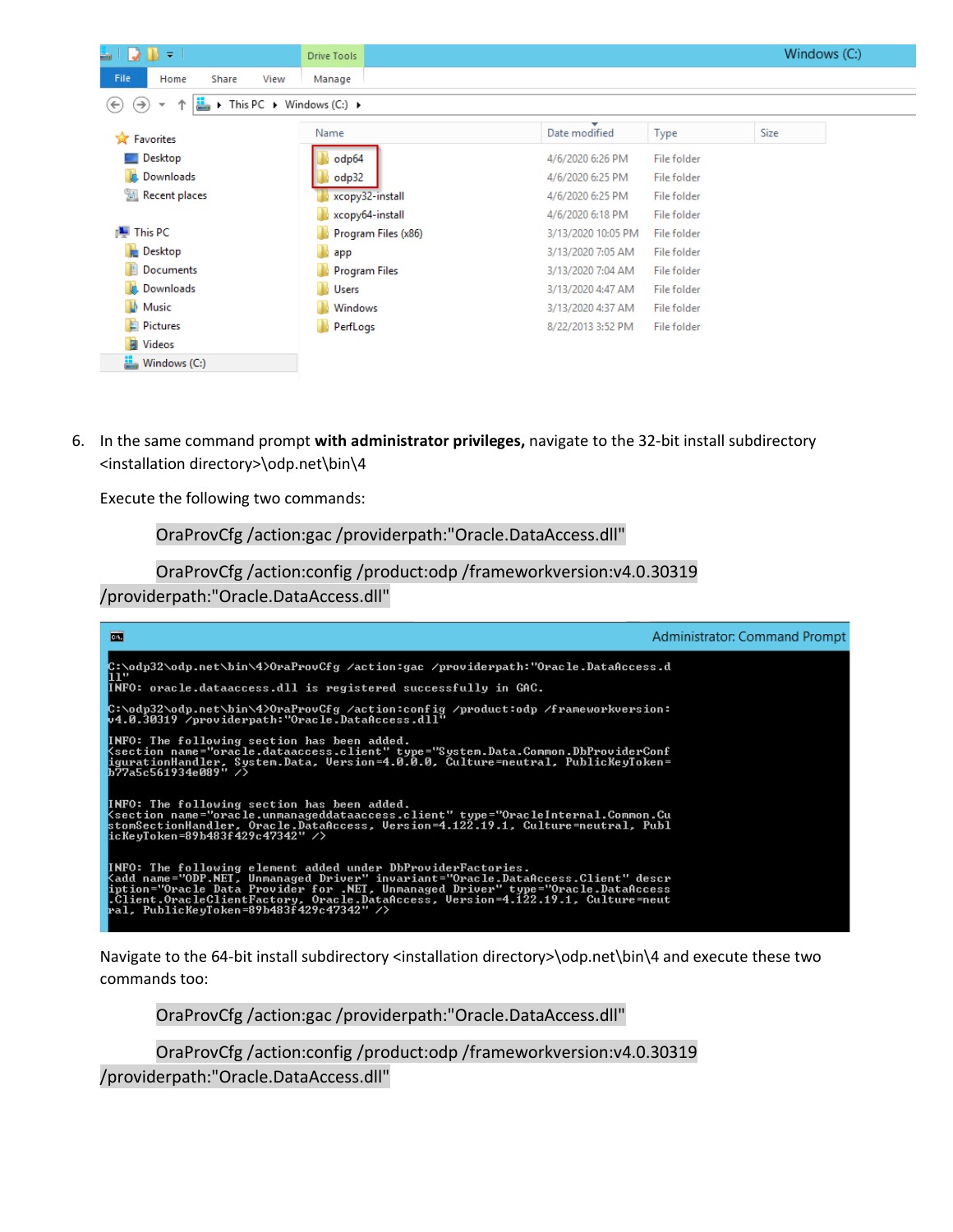

7. Download your ADB credentials from the Oracle Cloud and unzip the contents into a directory.

| 13 III<br>- ⊽                                   |                                                                        |                    | Wallet ADWPTR          |             |
|-------------------------------------------------|------------------------------------------------------------------------|--------------------|------------------------|-------------|
| <b>File</b><br>Share<br>View<br>Home            |                                                                        |                    |                        |             |
| $(\Leftarrow)$<br>Ϋ<br>$\overline{\phantom{a}}$ | > This PC > Windows (C:) > Users > opc > DATA > Wallet > Wallet_ADWPTR |                    |                        |             |
| <b>Favorites</b><br>❤                           | ×<br>Name                                                              | Date modified      | <b>Type</b>            | <b>Size</b> |
| Desktop                                         | cwallet.sso                                                            | 3/12/2020 7:51 PM  | <b>SSO File</b>        | 7 KB        |
| <b>Downloads</b>                                | sewallet                                                               | 3/12/2020 7:51 PM  | Personal Informati     | 7 KB        |
| <sup>"</sup> 原 Recent places                    | keystore.jks                                                           | 3/12/2020 7:51 PM  | JKS File               | 4 KB        |
|                                                 | ojdbc.properties                                                       | 3/12/2020 7:51 PM  | <b>PROPERTIES File</b> | 1 KB        |
| <b>IU</b> This PC                               | readme.md                                                              | 3/12/2020 7:51 PM  | <b>MD</b> File         | 1 KB        |
| <b>Desktop</b>                                  | sqlnet                                                                 | 3/13/2020 10:27 PM | <b>ORA File</b>        | 1 KB        |
| E<br>Documents                                  | tnsnames                                                               | 4/6/2020 10:00 PM  | <b>ORA File</b>        | 2 KB        |
| <b>Downloads</b>                                | truststore.jks                                                         | 3/12/2020 7:51 PM  | <b>JKS File</b>        | 4 KB        |
| W.<br>Music                                     |                                                                        |                    |                        |             |
| <b>Pictures</b>                                 |                                                                        |                    |                        |             |
| <b>N</b> Videos                                 |                                                                        |                    |                        |             |
| Windows (C:)                                    |                                                                        |                    |                        |             |

8. In the Windows environment variables dialog, create the TNS\_ADMIN variable and set it to the directory location of where you unzipped the ADB credentials.

| Variable                                                                                          | Value                               |
|---------------------------------------------------------------------------------------------------|-------------------------------------|
| <b>ORACLE HOME</b>                                                                                | C:\Users\opc\Downloads\NT_193000_d  |
| <b>TFMP</b>                                                                                       | %USERPROFILE%\AppData\Local\Temp    |
| <b>TMP</b>                                                                                        | %USERPROFILE%\AppData\Local\Temp    |
| TNS_ADMIN                                                                                         | C:\Users\opc\DATA\Wallet\Wallet_ADW |
|                                                                                                   |                                     |
|                                                                                                   |                                     |
|                                                                                                   | Fdit<br>Delete<br>New               |
|                                                                                                   |                                     |
|                                                                                                   | Value                               |
|                                                                                                   | C:\Windows\system32\cmd.exe         |
|                                                                                                   |                                     |
| System variables<br>Variable<br>ComSpec<br>FP NO HOST C NO<br>NUMBER OF P 2<br><b>ORACLE HOME</b> |                                     |
|                                                                                                   |                                     |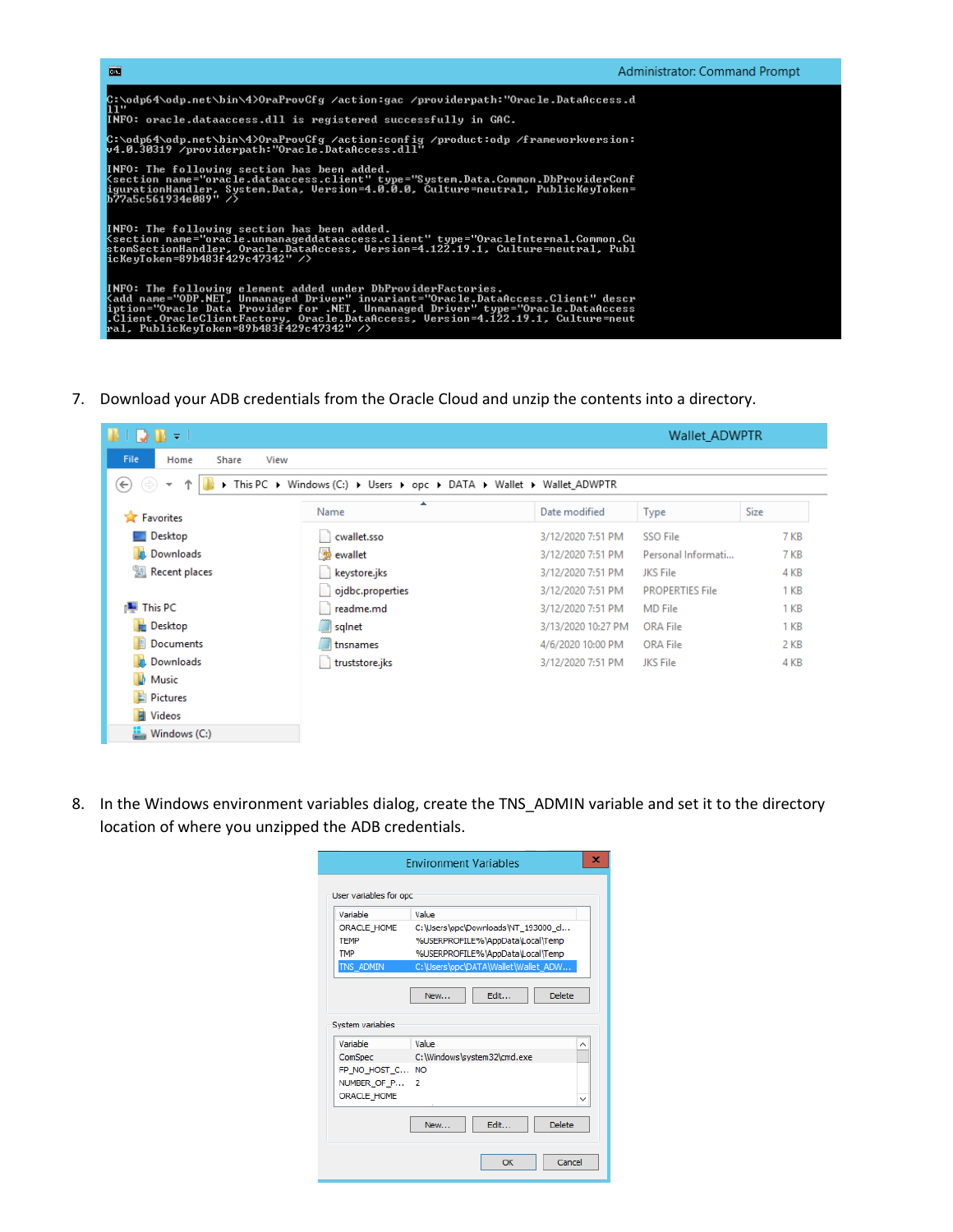\*Note: The tnsnames.ora net service names will be used to connect to ADB.

10. Edit the Windows Path environment variable by adding two new entries.

1) 32-bit Oracle Client install directory (i.e. c:\odp32)

2) 64-bit Oracle Client install directory (i.e. c:\odp64)

\*Note: To ensure these two entries have precedence over existing Oracle Homes, move them both to the top of the Path environment variable priority order with the 32-bit client path first.

11. Modify the sqlnet.ora file to change the directory location where the wallet (cwallet.sso) has been unzipped. It is recommended you remove the quotes around the directory location as well.



12. (Optional) Test connection from the Client using SQL\* Plus



\*Note: SSAS uses unmanaged ODP.NET to connect to ADB.

13. Open Visual Studio and create a SSAS project.

| Create a new project                                     |                                                                                                |
|----------------------------------------------------------|------------------------------------------------------------------------------------------------|
| Recent project templates                                 | All platforms<br>All project types<br>All languages                                            |
| Analysis Services Tabular Project                        | Analysis Services Tabular Project<br>An Analysis Services project for creating tabular models. |
| Oracle Database Project Version<br>ra.<br>Ouery Language |                                                                                                |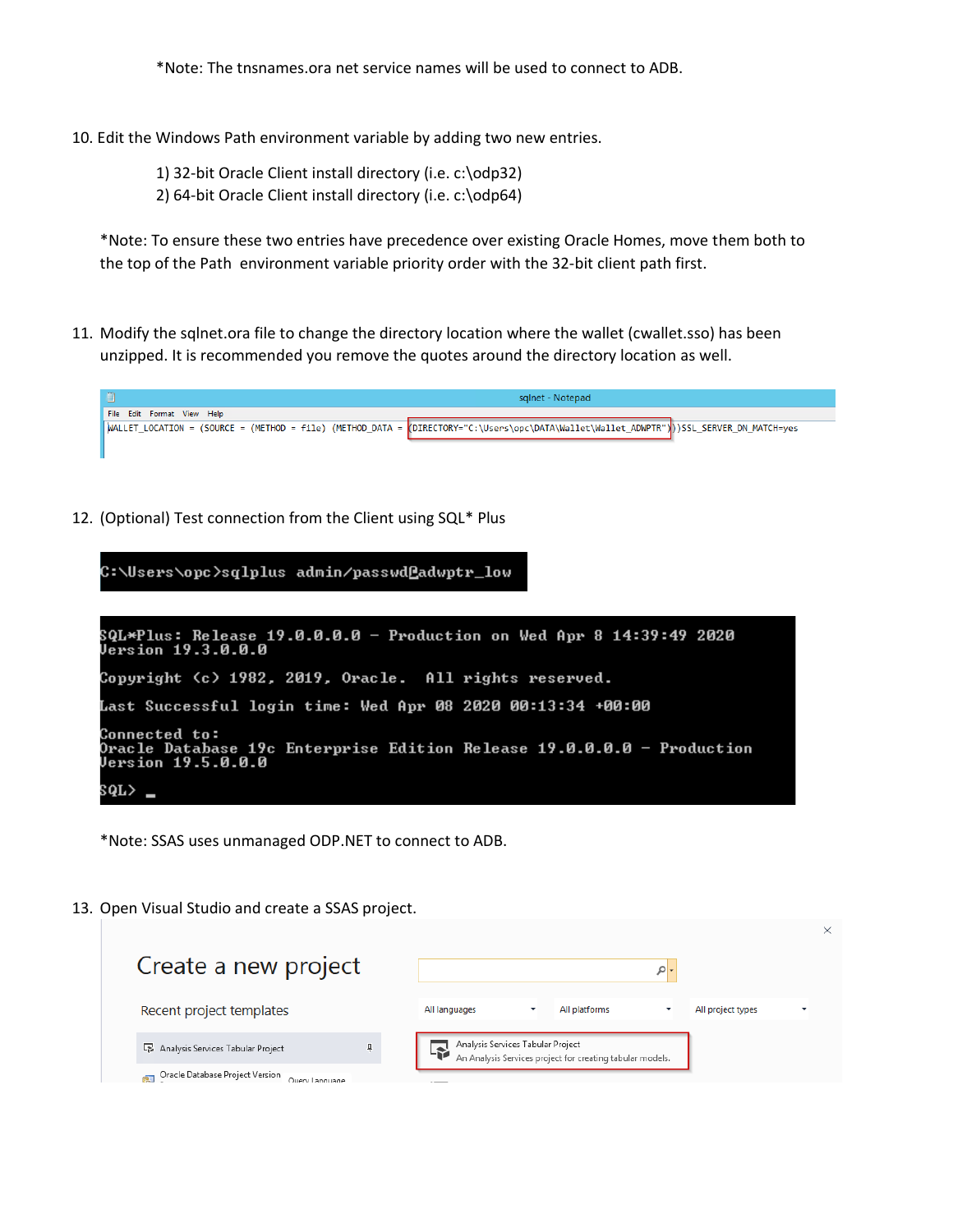| Configure your new project                       |  |
|--------------------------------------------------|--|
| Analysis Services Tabular Project                |  |
| Project name                                     |  |
| <b>TabularProjectSSAS</b>                        |  |
| Location                                         |  |
| C:\Users\opc\source\repos                        |  |
| Solution                                         |  |
| Create new solution                              |  |
| Solution name (1)                                |  |
| TabularProjectSSAS                               |  |
| Place solution and project in the same directory |  |
| Framework                                        |  |
| .NET Framework 4.5                               |  |
|                                                  |  |
| <b>Tabular Model Explorer</b>                    |  |
| $\mathbf{F}$<br>⊟<br>Search                      |  |
| Models                                           |  |
| B TabularProjectSSAS<br>◢<br><b>Data Sources</b> |  |
| <b>KPIs</b>                                      |  |
| Measures                                         |  |
| Perspectives                                     |  |
| Relationships                                    |  |
| Roles                                            |  |
| <b>Tables</b>                                    |  |
| <b>Translations</b>                              |  |

14. Right-click "Data Sources", select "Import from Data Source…", and then select "Oracle" in the Table Import Wizard. Click on "Next".

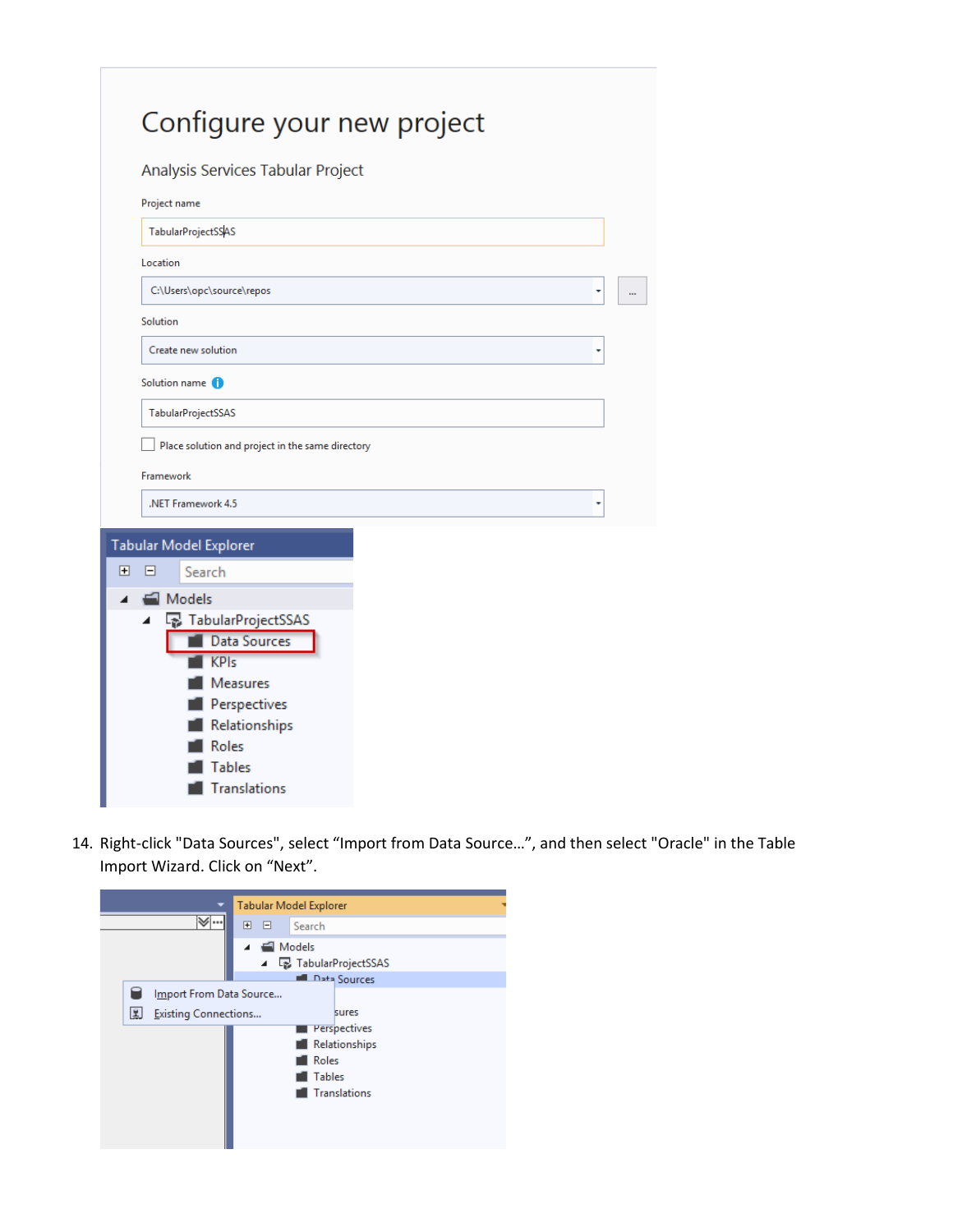

#### 15. Click the "Advanced" button.

|                                                                                                | <b>Table Import Wizard</b>                                        | Ÿ.     | x |
|------------------------------------------------------------------------------------------------|-------------------------------------------------------------------|--------|---|
| <b>Connect to an Oracle Database</b>                                                           | Enter the information required to connect to the Oracle database. |        |   |
| Friendly connection name:<br>Server name:<br>Log on to the database<br>User name:<br>Password: | Oracle<br>Save my password<br>Advanced<br><b>Test Connection</b>  |        |   |
|                                                                                                | $<$ Back<br>Finish<br>Next >                                      | Cancel | đ |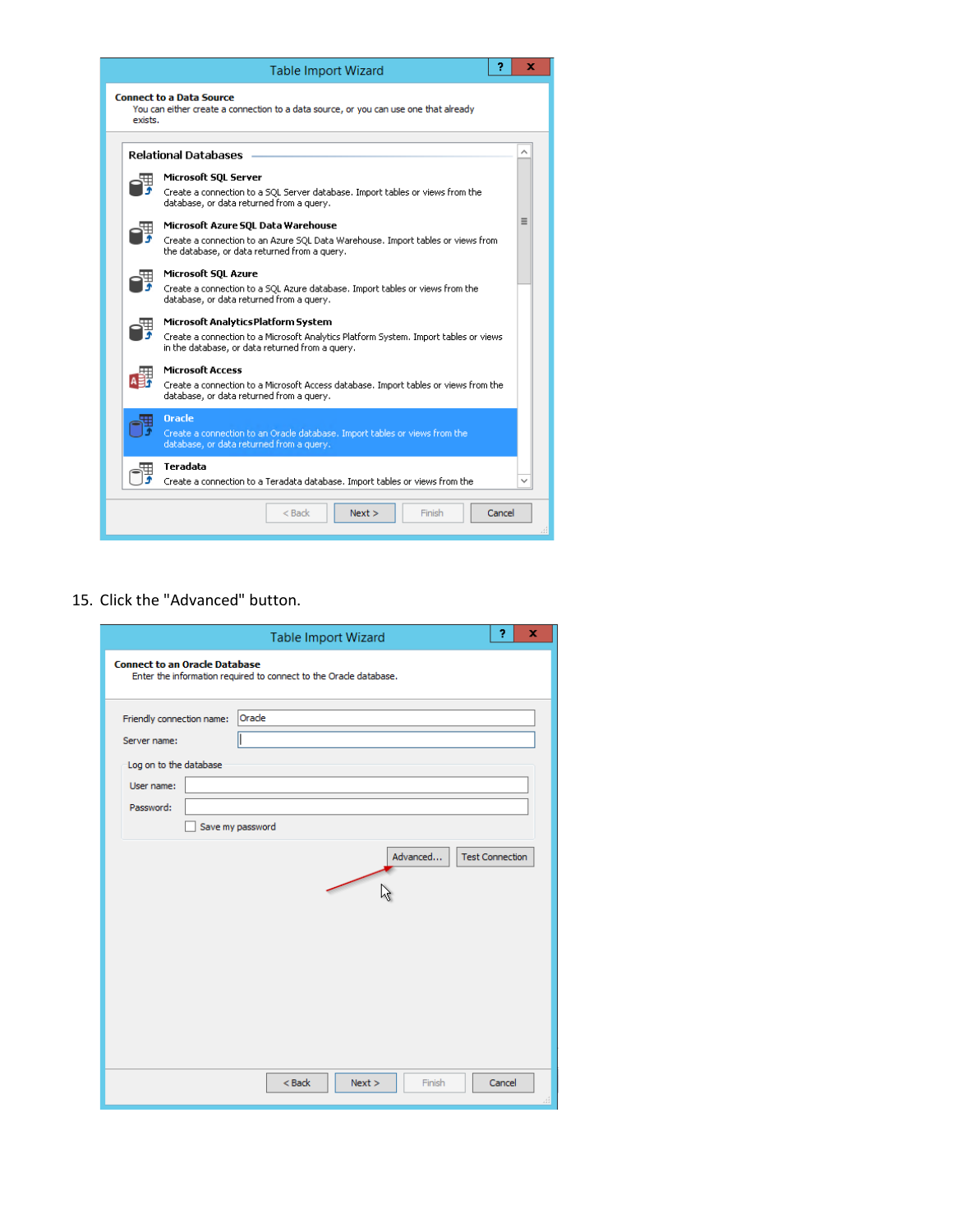16. In the drop down, select "Oracle Data Provider for .NET" in the choice of providers. Enter the user id, password, and data source (i.e. net service name) entries. Test the connection. Click "OK".

|                                                                                                     | Advanced                      |    | ×<br>7       |
|-----------------------------------------------------------------------------------------------------|-------------------------------|----|--------------|
| <b>Set Advanced Properties</b>                                                                      |                               |    |              |
| Select a provider, and set the connection string properties.                                        |                               |    |              |
|                                                                                                     |                               |    |              |
| Providers:<br>Oracle Data Provider for .Net                                                         |                               |    | v            |
| $\frac{1}{2}$                                                                                       |                               |    |              |
| ⊿ Misc                                                                                              |                               |    |              |
| <b>Connection Life Time</b>                                                                         |                               |    |              |
| <b>Connection Timeout</b><br><b>Context Connection</b>                                              | 15<br>False                   |    |              |
| Data Source                                                                                         | adwptr_medium                 |    |              |
| <b>DBA Privilege</b><br>Decrement pool size                                                         |                               |    |              |
| <b>Enlist</b>                                                                                       | true                          |    |              |
| <b>HAEvents</b>                                                                                     |                               |    |              |
| Increment pool size<br><b>Load Balancing</b>                                                        | False                         |    |              |
| Max Pool Size                                                                                       | 100                           |    |              |
| metadata pooling                                                                                    | <b>True</b>                   |    |              |
| Min Pool Size<br>Password                                                                           | 1<br>                         |    |              |
| <b>Persist Security Info</b>                                                                        | <b>False</b>                  |    |              |
| Pooling                                                                                             | True                          |    |              |
| PromotableTransaction<br>Proxy Password                                                             |                               |    |              |
| Proxy User                                                                                          |                               |    |              |
| Self Tuning                                                                                         | True                          |    |              |
| <b>Statement Cache Purge</b><br><b>Statement Cache Size</b>                                         | False<br>0                    |    |              |
| <b>User ID</b>                                                                                      | <b>ADMIN</b>                  |    |              |
| <b>Validate Connection</b>                                                                          | False                         |    |              |
|                                                                                                     |                               |    |              |
|                                                                                                     |                               |    |              |
| <b>Data Source</b>                                                                                  |                               |    |              |
|                                                                                                     |                               |    |              |
|                                                                                                     |                               |    |              |
| Connection String:<br>USER ID=ADMIN;PASSWORD=***********;DATA SOURCE=adwptr_medium;PERSIST SECURITY |                               |    |              |
| <b>INFO=False</b>                                                                                   |                               |    | $\checkmark$ |
|                                                                                                     |                               |    |              |
|                                                                                                     |                               |    |              |
| Test Connection                                                                                     |                               | OK | Cancel       |
|                                                                                                     |                               |    |              |
|                                                                                                     | Advanced                      |    | ?<br>x       |
|                                                                                                     |                               |    |              |
| Select a provider, and set the connection string properties.                                        |                               |    |              |
|                                                                                                     |                               |    |              |
| Oracle Data Provider for .Net<br>Providers:                                                         |                               |    | v            |
|                                                                                                     |                               |    |              |
| 81<br>žł                                                                                            |                               |    |              |
| Misc<br>⊿<br><b>Connection Life Time</b>                                                            |                               |    |              |
| <b>Connection Timeout</b>                                                                           | 15                            |    |              |
| <b>Context Connection</b>                                                                           | False                         |    |              |
| Data Source<br><b>DBA Privilege</b>                                                                 | adwptr medium                 |    |              |
| Decrement pool size                                                                                 |                               |    |              |
| Enlist                                                                                              | true                          |    |              |
| <b>HAEvents</b><br>Increment pool size                                                              |                               |    |              |
| <b>Load Balancing</b>                                                                               | False                         |    |              |
| M.                                                                                                  | <b>Tabular Model Designer</b> |    | ×            |
| m<br>M                                                                                              |                               |    |              |
| Test connection succeeded.<br>Pa                                                                    |                               |    |              |
| Pe                                                                                                  |                               |    |              |
| Po<br>Pr                                                                                            | OK                            |    |              |
| Pr                                                                                                  |                               |    |              |
| Proxy User                                                                                          |                               |    |              |
| Self Tuning                                                                                         | True                          |    |              |
| <b>Statement Cache Purge</b><br>Statement Cache Size                                                | False<br>0                    |    |              |
| User ID                                                                                             | <b>ADMIN</b>                  |    |              |
| Validate Connection                                                                                 | False                         |    |              |
|                                                                                                     |                               |    |              |
|                                                                                                     |                               |    |              |
| <b>Data Source</b>                                                                                  |                               |    |              |
|                                                                                                     |                               |    |              |
|                                                                                                     |                               |    |              |
| Connection String:                                                                                  |                               |    |              |
| USER ID=ADMIN;PASSWORD=**********;DATA SOURCE=adwptr_medium;PERSIST SECURITY<br><b>INFO=False</b>   |                               |    |              |
| <b>Set Advanced Properties</b><br><b>Test Connection</b>                                            |                               | OK |              |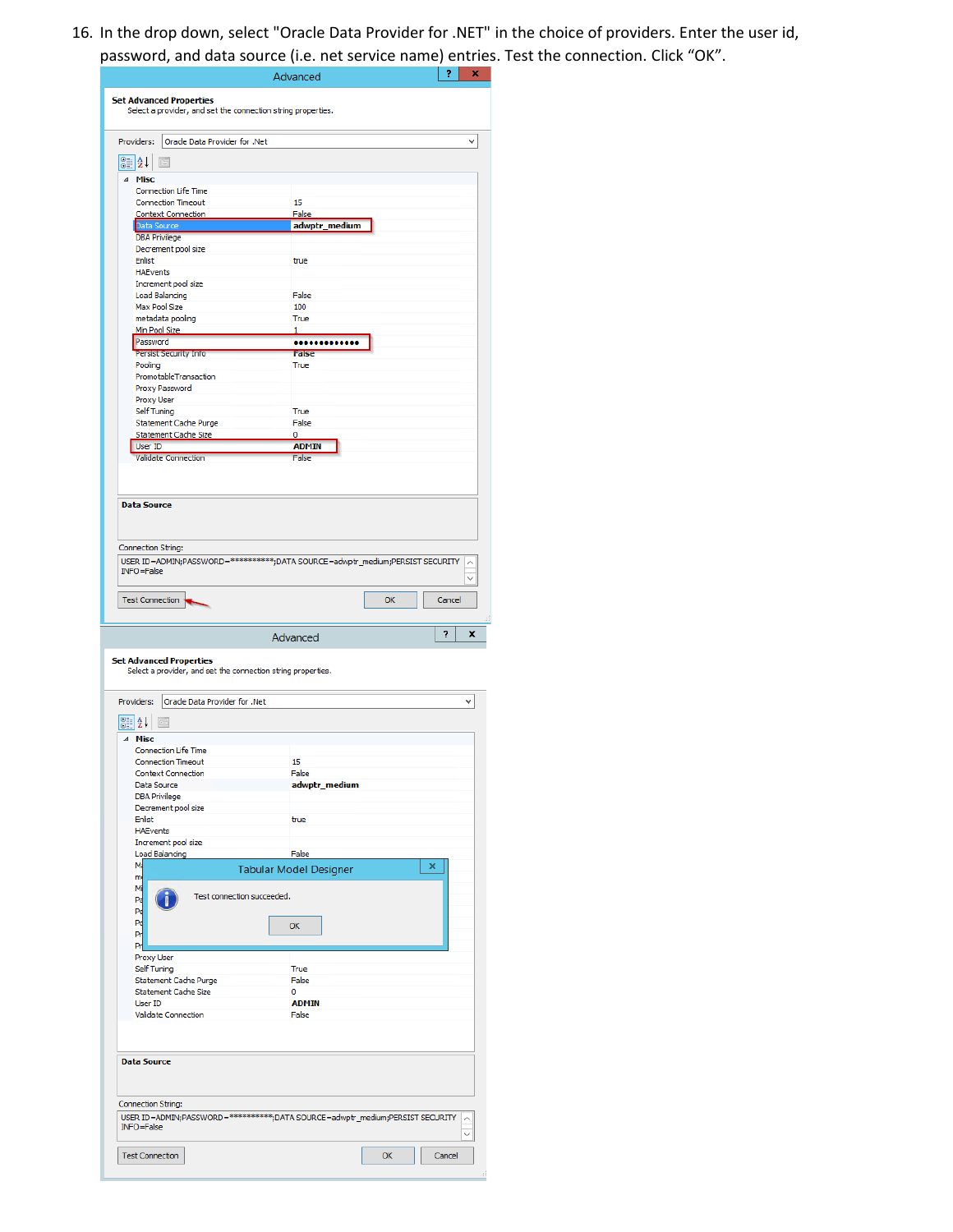17. Choose "Service Account" for Impersonation information and then "Next".

| <b>Table Import Wizard</b>                                                                                                                                            | 9      | x |
|-----------------------------------------------------------------------------------------------------------------------------------------------------------------------|--------|---|
| <b>Impersonation Information</b><br>Specify the credentials used by the Analysis Services server to connect to the data<br>source when importing and processing data. |        |   |
| $\bigcirc$ Specific Windows user name and password<br>Connects to the data source using the credentials of the user named below.<br><b>User Name:</b>                 |        |   |
| Password:                                                                                                                                                             |        |   |
| Service Account                                                                                                                                                       |        |   |
| Connects to the data source using the credentials of the user running the<br>Analysis Service server.                                                                 |        |   |
| Current User                                                                                                                                                          |        |   |
| Use the credentials of the current user.                                                                                                                              |        |   |
| O Unattended Account                                                                                                                                                  |        |   |
| Connects to the data source using a low privilege account.                                                                                                            |        |   |
|                                                                                                                                                                       |        |   |
|                                                                                                                                                                       |        |   |
|                                                                                                                                                                       |        |   |
|                                                                                                                                                                       |        |   |
|                                                                                                                                                                       |        |   |
|                                                                                                                                                                       |        |   |
|                                                                                                                                                                       |        |   |
| $<$ Back<br>Next<br>Finish                                                                                                                                            | Cancel |   |
|                                                                                                                                                                       |        |   |

18. Choose "Select from a list …" for check the tables and then "Next".

| <b>Table Import Wizard</b>                                                                                                                                                                    | 7      | × |
|-----------------------------------------------------------------------------------------------------------------------------------------------------------------------------------------------|--------|---|
| <b>Choose How to Import the Data</b><br>You can either import all of the data from tables or views that you specify, or you can<br>write a query using SQL that specifies the data to import. |        |   |
| Select from a list of tables and views to choose the data to import                                                                                                                           |        |   |
| $\bigcirc$ Write a query that will specify the data to import                                                                                                                                 |        |   |
|                                                                                                                                                                                               |        |   |
|                                                                                                                                                                                               |        |   |
|                                                                                                                                                                                               |        |   |
|                                                                                                                                                                                               |        |   |
| $<$ Back<br>Next<br>Finish                                                                                                                                                                    | Cancel |   |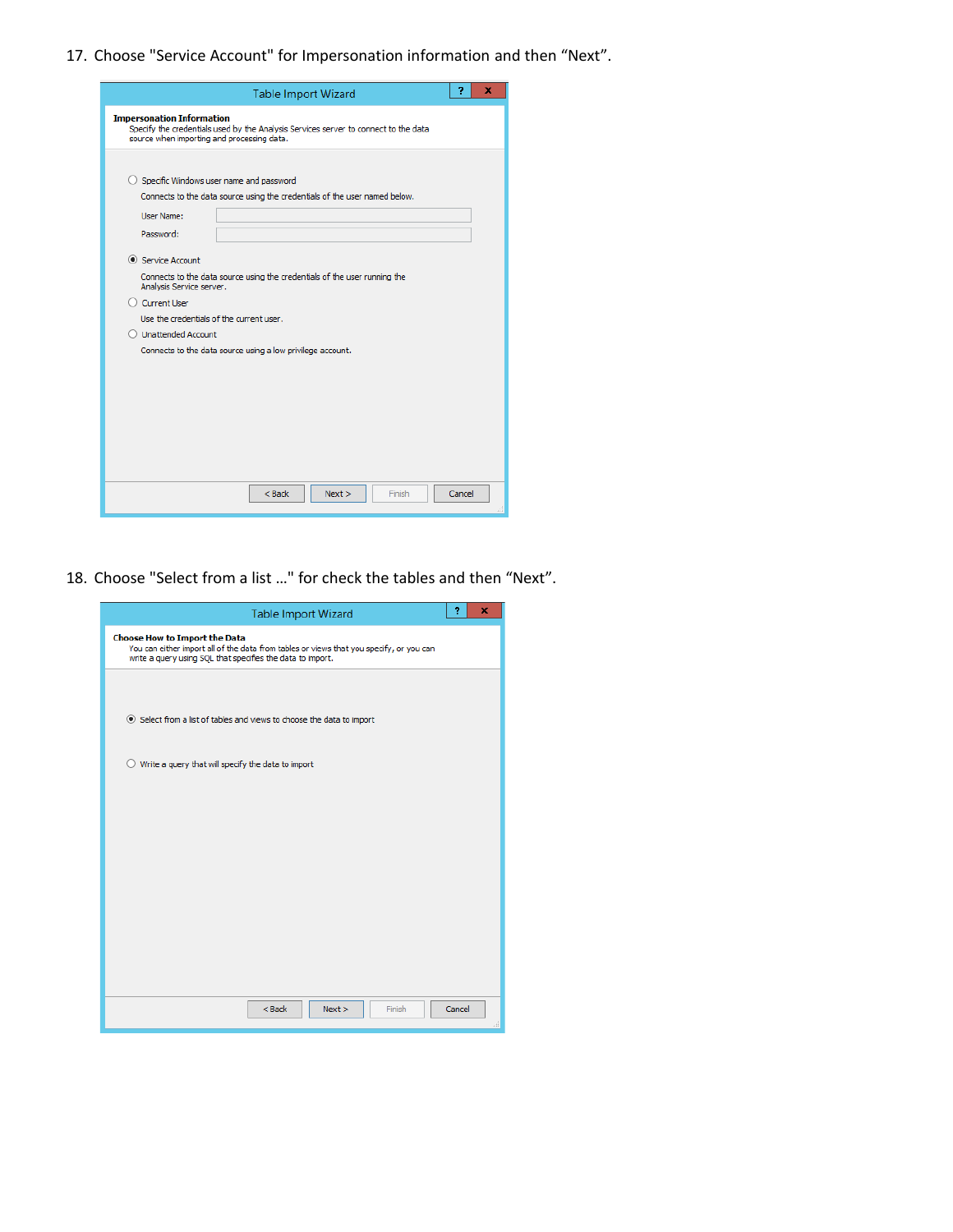19. You can now connect and view ADB schema metadata. In this sample database, we select "ADMIN.ABC" table and "PTR.ADMIN\_EMP" table.

|                                                                |    |                                                            |                  | <b>Table Import Wizard</b>   | 7<br>x                     |  |  |  |
|----------------------------------------------------------------|----|------------------------------------------------------------|------------------|------------------------------|----------------------------|--|--|--|
|                                                                |    | <b>Select Tables and Views</b>                             |                  |                              |                            |  |  |  |
| Select the tables and views that you want to import data from. |    |                                                            |                  |                              |                            |  |  |  |
|                                                                |    | Server: adwptr_medium                                      |                  |                              |                            |  |  |  |
|                                                                |    | Tables and Views:                                          |                  |                              |                            |  |  |  |
|                                                                |    | Source Table                                               | Schema           | <b>Friendly Name</b>         | <b>Filter Details</b><br>∧ |  |  |  |
|                                                                | ж  | ORDS_VERSION                                               | ORDS_M           |                              |                            |  |  |  |
| $\Box$                                                         | х  | USER_ORDS_CLIENT                                           | ORDS_M           |                              |                            |  |  |  |
|                                                                | х  | USER_ORDS_APPROV                                           | ORDS_M           |                              |                            |  |  |  |
|                                                                | ж  | UNIFIED_POOL_CON                                           | ORDS_M           |                              |                            |  |  |  |
| $\Box$                                                         | x  | POOL_CONFIG                                                | ORDS_M           |                              |                            |  |  |  |
| HE                                                             |    | APEX_WWV_FLOW_P                                            | ORDS_M           |                              |                            |  |  |  |
| ⊔<br>- 6                                                       | ١u | ORDS_REPVERSION                                            | ORDS_M           |                              |                            |  |  |  |
| Πĸ                                                             |    | ORDS_PRIVILEGE_MA                                          | ORDS_M           |                              |                            |  |  |  |
|                                                                | ж  | ORDS_MODULE_SERV<br>ORDS_CLIENT_ROLES                      | ORDS_M<br>ORDS_M |                              |                            |  |  |  |
|                                                                | 圃  | <b>OL\$NODES</b>                                           | <b>OUTLN</b>     |                              |                            |  |  |  |
|                                                                | ▦  | <b>OLSHINTS</b>                                            | <b>OUTLN</b>     |                              |                            |  |  |  |
|                                                                | ▦  | OL\$                                                       | <b>OUTLN</b>     |                              |                            |  |  |  |
|                                                                | ▣  | ADMIN_EMP                                                  | <b>PTR</b>       | ADMIN_EMP                    |                            |  |  |  |
|                                                                |    | <b>COSTS</b>                                               | <b>SH</b>        |                              |                            |  |  |  |
|                                                                |    |                                                            |                  | <b>Select Related Tables</b> | Preview & Filter           |  |  |  |
|                                                                |    |                                                            |                  |                              |                            |  |  |  |
|                                                                |    |                                                            | < Back           | Next                         | <b>Finish</b><br>Cancel    |  |  |  |
|                                                                |    | Models<br><b>B</b> TabularProjectSSAS<br>Data Sources<br>◢ |                  |                              |                            |  |  |  |
|                                                                |    |                                                            |                  | Oracle adwptr_medium         |                            |  |  |  |
|                                                                |    | <b>KPIs</b>                                                |                  |                              |                            |  |  |  |
|                                                                |    | Measures                                                   |                  |                              |                            |  |  |  |
|                                                                |    | Perspectives                                               |                  |                              |                            |  |  |  |
|                                                                |    |                                                            |                  |                              |                            |  |  |  |
|                                                                |    | Relationships                                              |                  |                              |                            |  |  |  |
|                                                                |    | Roles                                                      |                  |                              |                            |  |  |  |
|                                                                |    | <b>Tables</b>                                              |                  |                              |                            |  |  |  |
|                                                                |    | $\overline{AB}$ ABC                                        |                  |                              |                            |  |  |  |
|                                                                |    | ◢                                                          | Columns          |                              |                            |  |  |  |
|                                                                |    |                                                            | <b>圃 A</b>       |                              |                            |  |  |  |
|                                                                |    |                                                            | Hierarchies      |                              |                            |  |  |  |
|                                                                |    |                                                            | Measures         |                              |                            |  |  |  |
|                                                                |    |                                                            |                  |                              |                            |  |  |  |
|                                                                |    | D                                                          | Partitions       |                              |                            |  |  |  |
|                                                                |    | 賱                                                          | <b>ADMIN_EMP</b> |                              |                            |  |  |  |
|                                                                |    |                                                            | Columns          |                              |                            |  |  |  |
|                                                                |    |                                                            | <b>EE</b> EMPNO  |                              |                            |  |  |  |
| <b>ER ENAME</b>                                                |    |                                                            |                  |                              |                            |  |  |  |
| ⊞ JOB                                                          |    |                                                            |                  |                              |                            |  |  |  |
|                                                                |    |                                                            | $\mathbb{H}$ SSN |                              |                            |  |  |  |
|                                                                |    |                                                            | Hierarchies      |                              |                            |  |  |  |
|                                                                |    |                                                            | Measures         |                              |                            |  |  |  |
|                                                                |    |                                                            |                  |                              |                            |  |  |  |

 $\triangleright$   $\blacksquare$  Partitions  $\alpha = 1.5$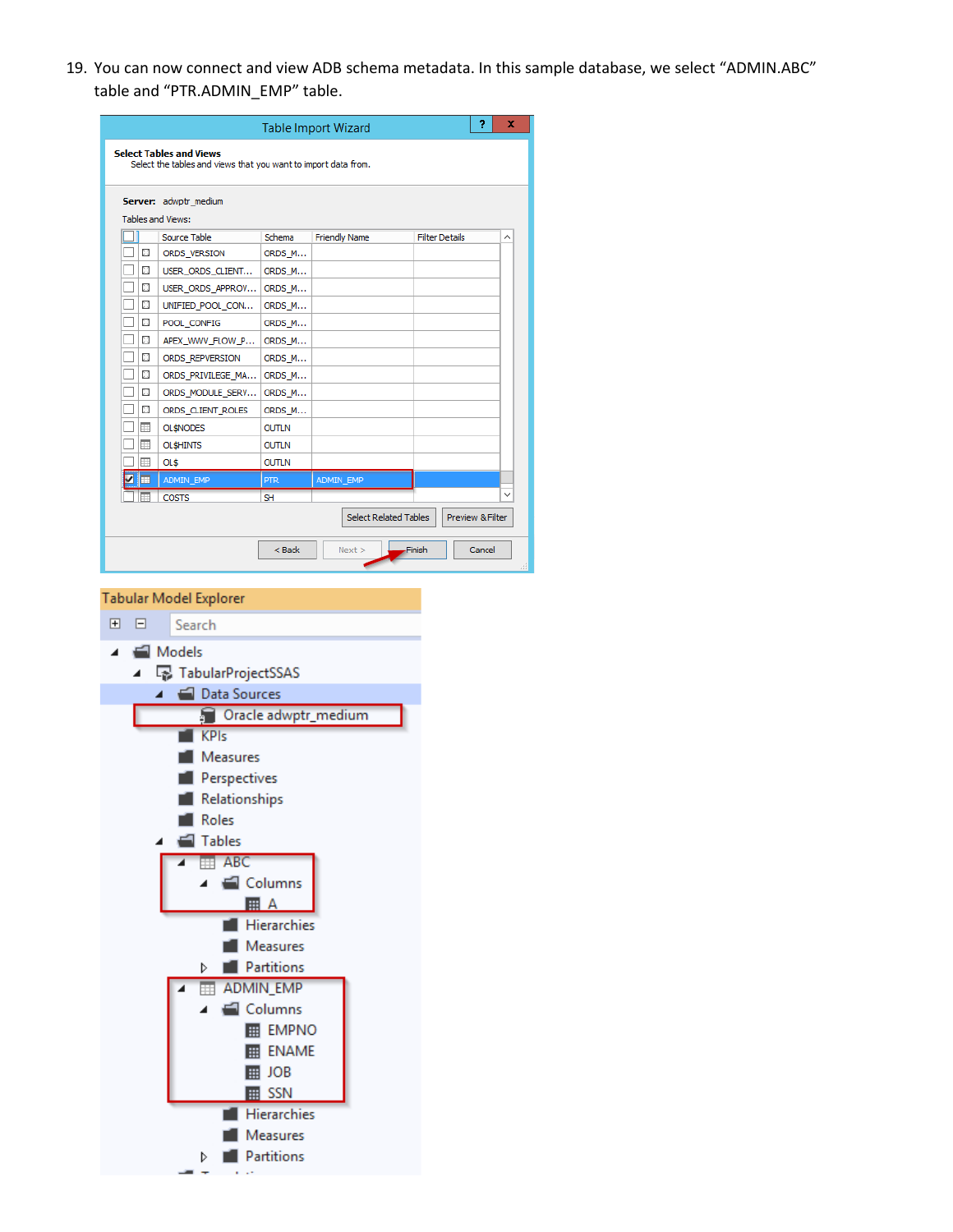20. SSAS will now use 64-bit ODP.NET to perform queries. Enter in SQL or choose tables to retrieve. Execute and your results should appear in Visual Studio

### **Using SSAS Tools with ADB**

Let's insert records into ADB from SSAS and retrieve the records into SSAS.

In SQL\*Plus we see there are no rows in the ADMIN\_EMP table currently.



In Visual Studio, you can retrieve data and validate the Oracle SQL's validity.



You can also insert records as needed by executing INSERT statements.

| <b>Existing Connections</b>                                                                                |  |  |  |  |  |  |  |
|------------------------------------------------------------------------------------------------------------|--|--|--|--|--|--|--|
| <b>Specify a SQL Query</b><br>Type or paste a SQL query to select data to import from the source database. |  |  |  |  |  |  |  |
| Friendly Query Name:<br><b>INSERT</b>                                                                      |  |  |  |  |  |  |  |
| SOL Statement:                                                                                             |  |  |  |  |  |  |  |
| INSERT INTO PTR. ADMIN_EMP (EMPNO, ENAME, JOB, SSN)<br>VALUES (1, 'PEDRO TORRES', 'DB PM', 123456)         |  |  |  |  |  |  |  |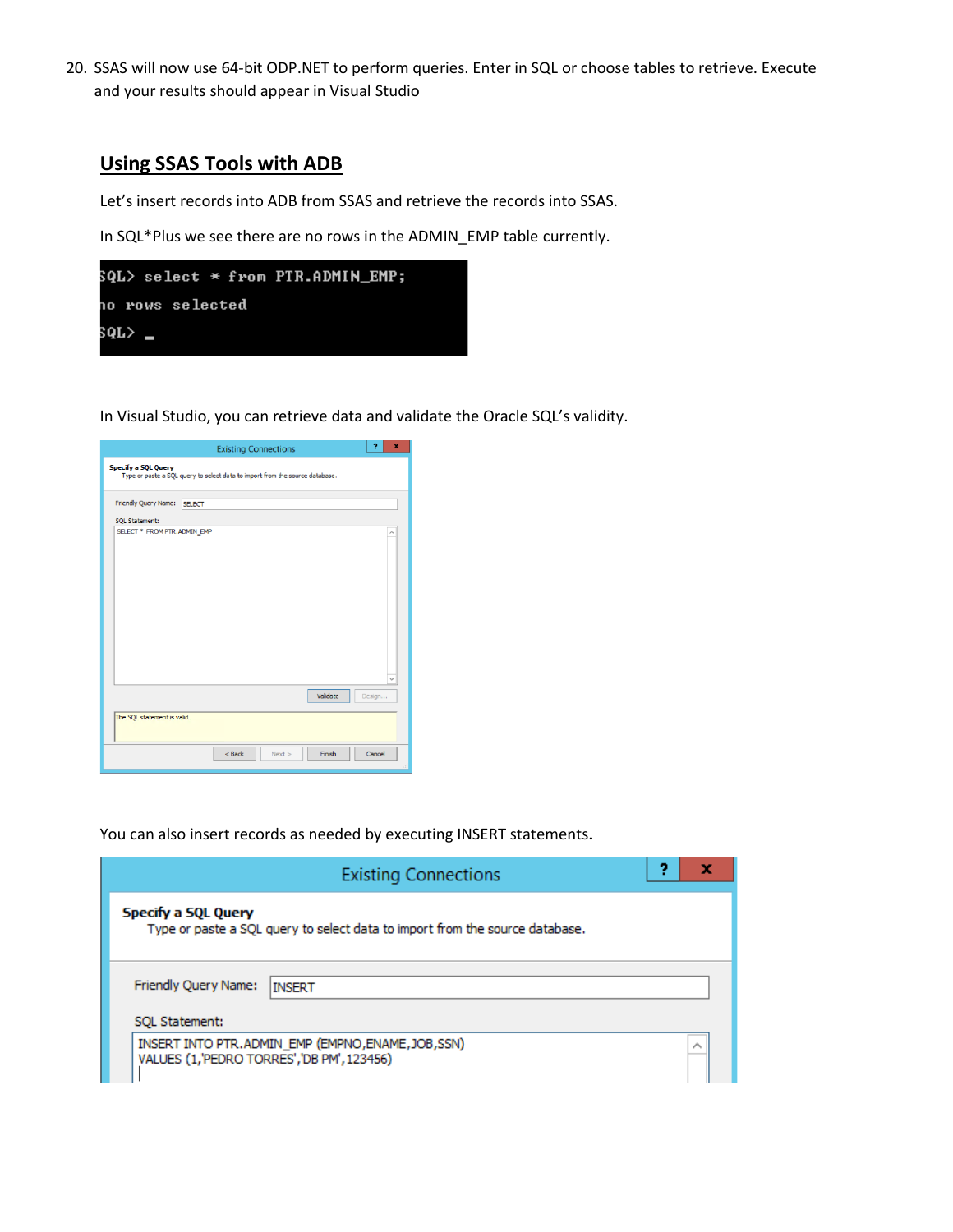Verify the records were inserted in SQL\*Plus.

|        |   |                    | SQL> select * from PTR.ADMIN_EMP;                       |                                                            |  |
|--------|---|--------------------|---------------------------------------------------------|------------------------------------------------------------|--|
|        |   | <b>EMPNO ENAME</b> | E<br>------------   ----                                | SSN JOB                                                    |  |
|        |   |                    |                                                         | 1 PEDRO TORRES 123456 DB PM                                |  |
| SQL> ⁄ |   |                    |                                                         |                                                            |  |
|        |   | <b>EMPNO ENAME</b> |                                                         | <b>SSN JOB</b>                                             |  |
|        |   |                    |                                                         | 1 PEDRO TORRES 123456 DB PM<br>2 PEDRO TORRES 123456 DB PM |  |
| SQL> ⁄ |   |                    |                                                         |                                                            |  |
|        |   | <b>EMPNO ENAME</b> |                                                         | SSN JOB                                                    |  |
|        | 2 |                    | 1 PEDRO TORRES<br>PEDRO TORRES<br><b>3 PEDRO TORRES</b> | 123456 DB PM<br>123456 DB PM<br>123456 DB PM               |  |
| 8QL>   |   |                    |                                                         |                                                            |  |

Retrieve the results from Visual Studio into SSAS.

| <b>Existing Connections</b> |                                                                                                                             |                              |            |                       |   |  |  |
|-----------------------------|-----------------------------------------------------------------------------------------------------------------------------|------------------------------|------------|-----------------------|---|--|--|
|                             | <b>Specify a SQL Query</b><br>Type or paste a SQL query to select data to import from the source database.                  |                              |            |                       |   |  |  |
|                             | Friendly Query Name:<br><b>SELECT</b>                                                                                       |                              |            |                       |   |  |  |
|                             | SQL Statement:                                                                                                              |                              |            |                       |   |  |  |
|                             | SELECT * FROM PTR.ADMIN_EMP                                                                                                 |                              |            |                       |   |  |  |
|                             |                                                                                                                             |                              |            | 2                     | x |  |  |
|                             |                                                                                                                             | <b>Existing Connections</b>  |            |                       |   |  |  |
| <b>Importing</b>            | The import operation might take several minutes to complete. To stop the import operation,<br>click the Stop Import button. |                              |            |                       |   |  |  |
|                             |                                                                                                                             |                              |            | Total: 1 Cancelled: 0 |   |  |  |
|                             | <b>Success</b>                                                                                                              |                              | Success: 1 | Error: 0              |   |  |  |
|                             | Details:                                                                                                                    |                              |            |                       |   |  |  |
|                             | <b>Work Item</b>                                                                                                            | <b>Status</b>                |            | Message               |   |  |  |
|                             | <b>SFLEC</b>                                                                                                                | Success, 3 rows transferred. |            |                       |   |  |  |